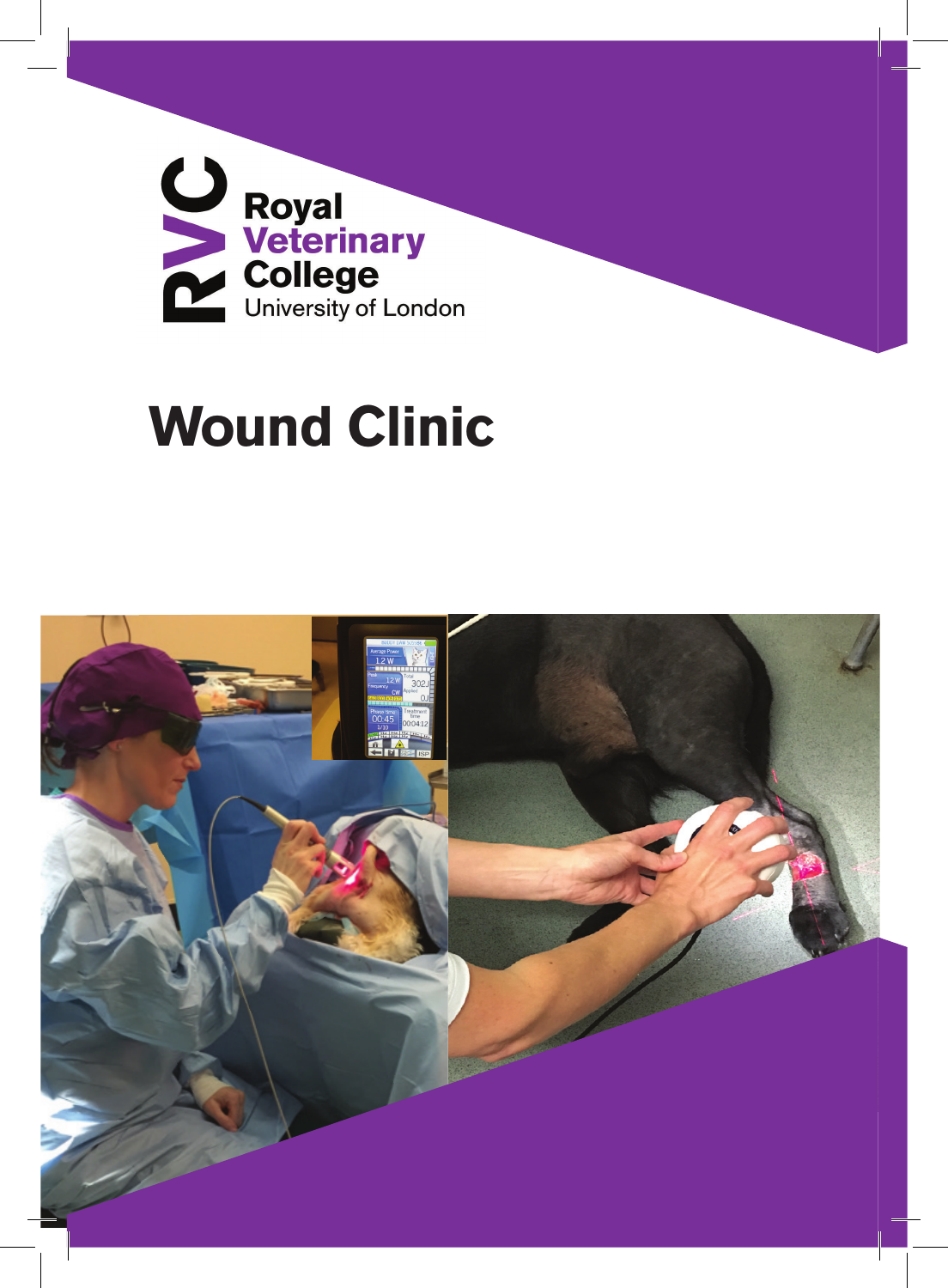## **Specialist Services**

**For more information about the Wound Clinic, the clinical research projects using the k-laser, or if you would like some friendly advice or to discuss a potential case for referral, please contact: Vicky Lipscomb or any member of the Soft Tissue Surgery Team at the RVC.**

**Email: QMHSoftTissueSurgeryTeam@rvc.ac.uk**

**www.rvc.ac.uk**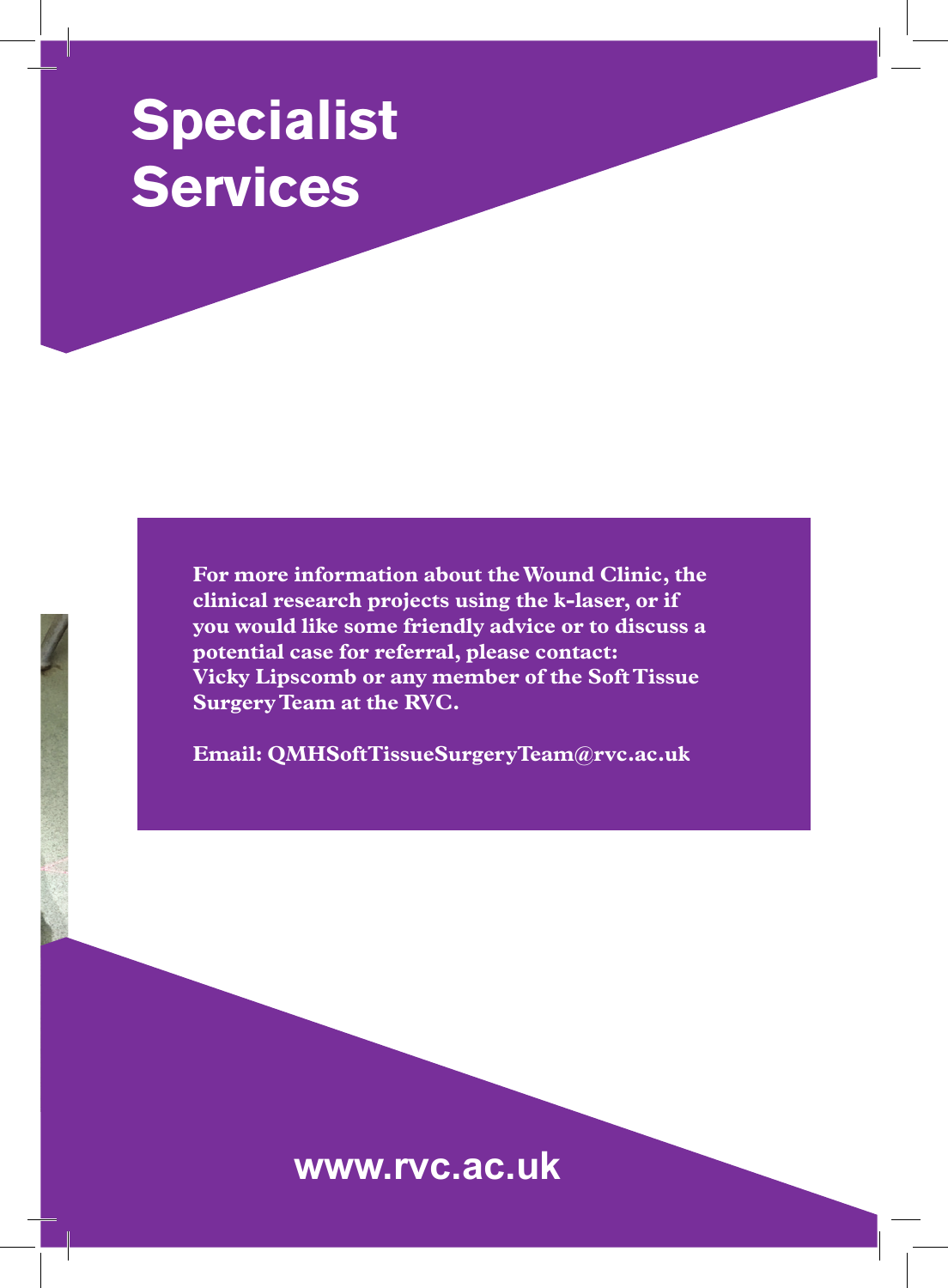# **Wound Clinic provides new approaches to wound management**

**RVC Small Animal Referrals has established a new Wound Clinic to support patients and referring veterinary practices.** 

### **Transdisciplinary Approach**

Working together as a transdisciplinary team, the Wound Clinic draws on the breadth of specialist expertise at RVC Smal Animal Referrals based at the Queen Mother Hospital for Animals (QMHA) to offer an optimum wound plan for the referred patient, as well as tailored advice to complement wound care or management at referring practices.

Referred patients receive a comprehensive wound consultation at the RVC with a member of the Soft Tissue Surgery team.

 The clinic is led by Vicky Lipscomb, the head of the Soft Tissue Surgery Service.

Each patient has a full history taken and receives a physical examination. Wounds are then photographed with a 3-D Silhouette camera, which uses laser beams to measure the area and volume of the wound for accurate comparisons of wound progression. Software calculates 3-D measurements of the wound's area, depth, volume and perimeter. It also captures relevant wound assessment details, such as age and any co-morbidities.

The referring vet receives a wound report from the RVC team, which details the findings and includes recommendations for a wound management plan.

Recommendations may be actioned at the RVC or the referring veterinary practice, depending on the patient's needs. Outpatient wound management at the RVC is available for owners and referring veterinarians who would like the Soft Tissue Surgery service to provide regular advice on a wound and monitor its progression using the 3-D wound camera.

#### **Therapeutic K-laser**

Some wounds and selected surgical incisions/flaps/grafts may benefit from treatment with a class IV K-Laser therapeutic laser. It has been shown that laser therapy may speed healing by up to 30%. It can help to heal infected wounds, even those with multi-resistant infections, as the laser stimulates the immune system and increases tissue oxygenation and local blood supply.

#### **Wound clinical research**

The Wound Clinic has started two prospective clinical research projects using the class IV K-laser, which we hope will allow us to evolve and optimise our future practices involving the k-laser to help our patients and further the currently sparse veterinary evidence base in this area.

The first study is investigating the effects of a class IV laser on the